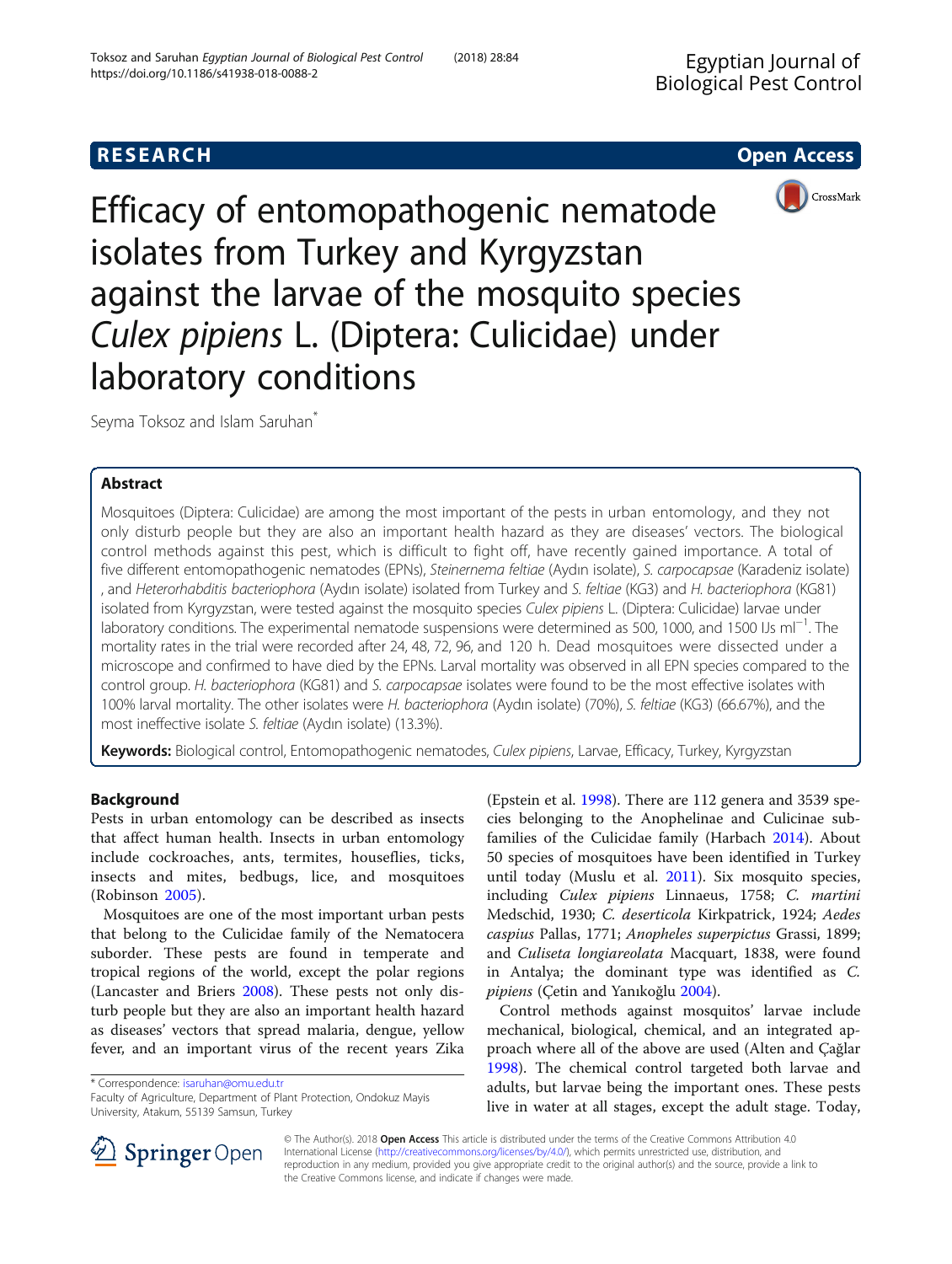insecticides used as larvicides are of biological origin, but they are very limited in number. Because of the environmental problems caused by insecticides and the effects of non-target organisms, alternative methods of combating these pests are sought. For a sustainable environment, the importance of biological control is increasing among these applications. But unfortunately, the high price of these biological agents at the moment makes it difficult for their broader implementation in the systems of production (Laznik and Trdan [2011](#page-4-0)).

One of the most successful groups of biological agents for controlling soil insect pests is the entomopathogenic nematodes (EPNs) in the families Steinernematidae and Heterorhabditidae. Nematodes in both families are obligate insect-parasitic organisms that are mutualistically associated with bacteria from the genera Photorhabdus (heterorhabditids) and Xenorhabdus (steinernematids), which are carried within the nematode digestive tracts (Kaya and Gaugler [1993](#page-4-0)). Nematodes in the infective juvenile (IJ) stages search for an adequate host in the soil and enter the insect host through natural openings (mouth, anus, and spiracles) or through the cuticle. The symbiotic bacteria are then released into the insect hemocoel (Dowds and Peters [2002](#page-4-0)) at which point the bacteria multiply and produce toxins. The nematodes also contribute to this process, and insect host is killed within 48 h by septicemia and toxemia (Kaya and Stock [1997](#page-4-0); Duchaud et al. [2003\)](#page-4-0). Once nutrients within the insect cadaver are exhausted, progeny nematodes develop into the IJ stages and emerge from the cadaver into the soil to search for another host (Griffin et al. [2005](#page-4-0)). A total of 86 species of EPN have been identified worldwide (64 belonging to Steinernema, 1 to Neostei-nernema, and 21 to Heterorhabditis) (Kepenekci [2014](#page-4-0)).

The first EPN belonging to the genus Steinernema, detected in Turkey, in soil samples collected from Rize (Turkey), was identified by Özer et al. [\(1995\)](#page-4-0) as S. feltiae. Kepenekci et al. [\(1999\)](#page-4-0) identified the first nematode in Turkey from the genus Heterorhabditis as H. bacteriophora, which was found in an Aelia population (Aelia rostrata Boh.) collected from Ekecik (Aksaray, Turkey) winter quarters. To utilize EPNs in the biological control of pathogens in Turkey, the principal species and hosts, present, should be determined. Although several surveys have been conducted on this subject, there is not yet sufficient information (Kepenekci and Atay [2014](#page-4-0)).

Narksuwan et al. [\(2004\)](#page-4-0) tested the EPNs S. carpocapsae (Weiser), S. siamkayai, S. feltiae, H. indica, and H. bacteriophora against Aedes aegypti (L.), Culex quinquefasciatus, C. gelidus, Anopheles dirus, and A. minimus mosquito species, and all of them were successfully suppressed A. aegypti (L.), C. quinquefasciatus, C. gelidus species (Edmunds et al. [2017\)](#page-4-0). Kepenekci et al. ([2014](#page-4-0)) evaluated the efficacy of S. feltiae, S. carpocapsae, S. kraussei, and H. bacteriophora against Chironomidae family members in their study. They determined that these EPN species could survive for up to 96 h in water and even after that they could parasitize the larvae of Chironomus plumosus. They caused more than 20% mortality after 24 h.

In this study, efficacy of five EPN species, isolated from Kyrgyzstan and Turkey, was evaluated against C. pipiens larvae collected from the stagnant waters in paddy fields at Samsun (Turkey)'s Bafra province under laboratory conditions.

## Materials and methods

The experiment was carried out at the Entomology Laboratory of Ondokuz Mayıs University (Samsun, Turkey). Five different EPN species were applied to the larvae of C. pipiens. The experiment was carried out in six replications and two repetitions.

## Nematode sources

Five Turkish and Kyrgyz EPN isolates, Steinernema feltiae (Aydin isolate) from a vegetable garden in Aydın, S. carpocapsae (Karadeniz isolate) from a grassland in Rize, and Heterorhabditis bacteriophora (Aydın isolate) from a peach orchard in Aydın (Turkey), were obtained from the Entomopathogenic Nematode Laboratory of Adnan Menderes University (Aydın, Turkey). S. feltiae (KG3) from an apricot orchard in Talas and H. bacteriophora (KG81) from a potato field in Tokmok (Kyrgyzstan) were also obtained from the Nematology and Taxonomy Laboratory of Gaziosmanpaşa University (Tokat, Turkey).

## Production of nematodes

Last instar larvae of the greater wax moth (Galleria mellonella L., Lepidoptera: Pyralidae) was used to culture the nematodes at room temperature  $(23-24 \degree C)$  as described by Kaya and Stock ([1997](#page-4-0)). The new-generation IJs emerged from cadavers were harvested from nematodeinfected larvae which were placed on white traps (White [1927\)](#page-4-0). IJs were collected and rinsed three times in sterile distilled water. Using a tetrapack juice box, each species was kept separately before refrigerating at 10 °C (Gülcü and Hazir [2012](#page-4-0)). The harvested IJs were used within 2 weeks after emergence for the experiments.

## Production of Culex pipiens

Third and fourth larval instars of C. *pipiens* were collected from the stagnant water deposits in paddy fields located in the province of Bafra in Samsun (Turkey). The larvae were placed into  $10 \times 10 \times 10$  cm containers and 10 larvae were placed in each one. The larvae were fed fishmeal to survive. Identification of mosquitoes brought to the laboratory was carried out by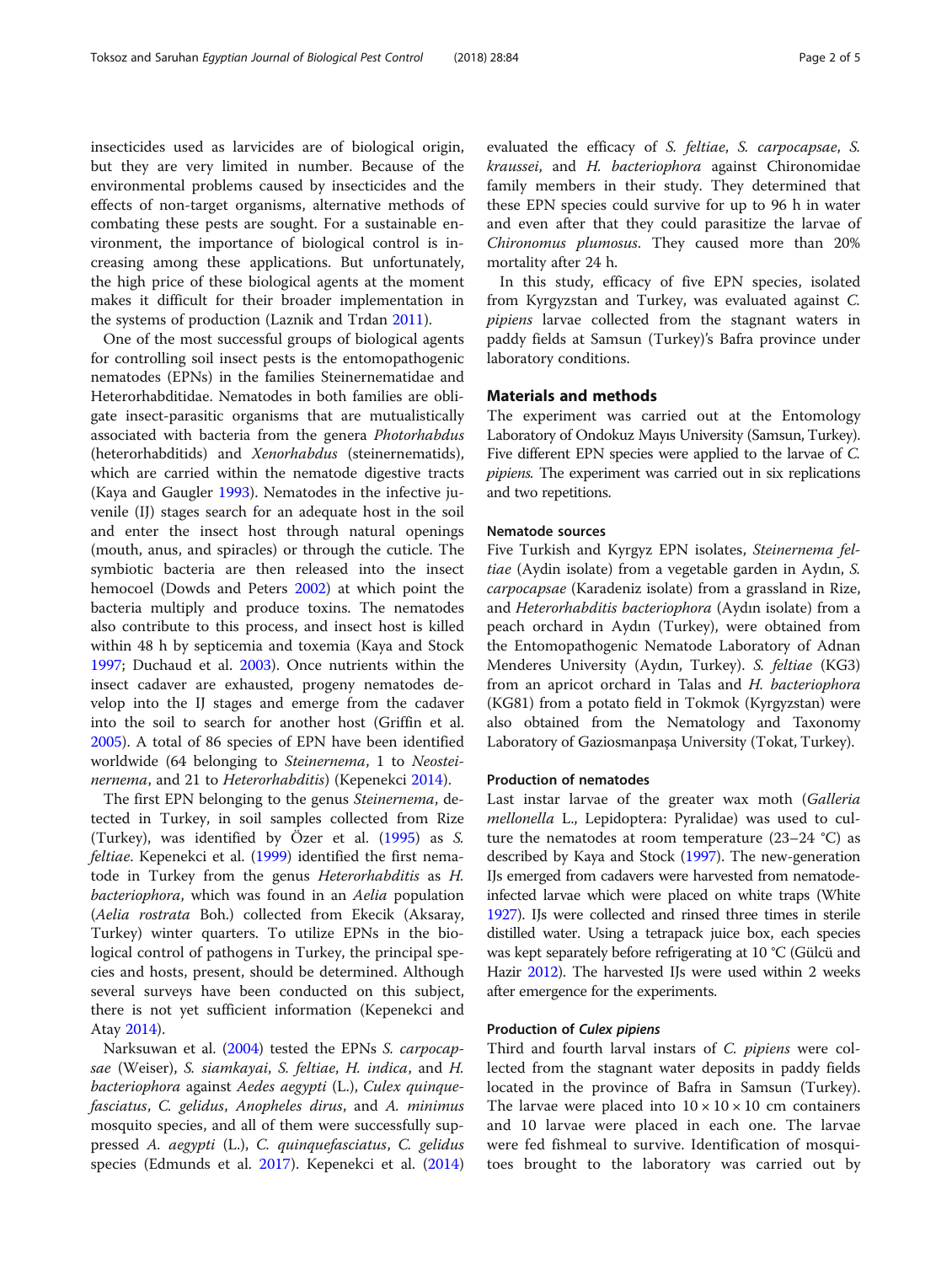<span id="page-2-0"></span>Prof. Dr. İzzet AKÇA (Ondokuz Mayıs University, Samsun, Turkey).

## Bioassay

Each EPN species was applied at three concentrations (500, 1000, and 1500 IJs ml−<sup>1</sup> ) (approximately 7.5, 15, and 30 IJs  $\text{cm}^2$ ) at 25 °C temperatures. One milliliter of distilled water without nematode was used as control. Each plastic container contained moistened filter paper on the bottom. The studies were conducted at the Entomological Laboratory of Ondokuz Mayıs Univ. in Samsun. Plastic containers were placed in incubators adjusted at  $25 \pm 1$  °C temperatures and  $90 \pm$ 5% R.H. The data for mortality was recorded after 24-, 48-, 72-, 96-, and 120-h intervals. Dead insects were dissected under a stereomicroscope to verify that they were killed by the nematodes.

## Statistical analysis

One-way ANOVA was used to compare mortality rates of C. pipiens treatments. Means were compared at the  $P < 0.05$  level, and Tukey's test was used to separate means. Serial time-mortality data from bioassays were analyzed by probit analysis program (SPSS, Version 21) to calculate 50% lethal concentration  $(LC_{50})$  and 90% lethal concentration  $(LC_{90})$ .

## Results and discussion

The efficacy of five different EPN isolates and three EPN species [Steinernema feltiae (Aydın isolate), S. carpocapsae (Karadeniz isolate), and Heterorhabditis bacteriophora (Aydın isolate) isolated from Turkey and S. feltiae (KG3) and H. bacteriophora (KG81) from Kyrgyzstan] on C. pipiens was determined. When counts were taken 24 h after inoculation of the EPNs, H. bacteriophora (KG81) 1500 ml−<sup>1</sup> was found to have the highest effect

Table 1 Effect of entomopathogenic nematode isolates on mortality of Culex pipiens

| Entomopathogenic            | Mortality % (hours)  |                      |                                |                                |                     |  |  |
|-----------------------------|----------------------|----------------------|--------------------------------|--------------------------------|---------------------|--|--|
| nematodes/<br>concentration | 24                   | 48                   | 72                             | 96                             | 120                 |  |  |
| H.b Aydın                   |                      |                      |                                |                                |                     |  |  |
| 500*                        | $0.00 \pm 0.00f$     | $10.00 \pm 4.49$ ef  | $30.00 \pm 4.49$ cd            | $36.67 \pm 3.35e$              | $53.33 \pm 4.23$ ef |  |  |
| 1000                        | $0.00 \pm 0.00f$     | $20.00 \pm 0.00$ de  | $26.67 \pm 4.23$ d             | $40.00 \pm 0.00e$              | $60.00 \pm 0.00$ de |  |  |
| 1500                        | $6.67 \pm 4.23$ ef   | $26.67 \pm 4.23$ cd  | $43.33 \pm 6.17b$              | $60.00 \pm 0.00$ <sub>bc</sub> | $70.00 \pm 4.49$ ac |  |  |
| <b>H.b KG81</b>             |                      |                      |                                |                                |                     |  |  |
| 500                         | $13.33 \pm 6.69$ de  | $40.00 \pm 7.33b$    | $90.00 \pm 4.49a$              | $93.33 \pm 4.23a$              | $100.00 \pm 0.00a$  |  |  |
| 1000                        | $23.33 \pm 3.35$ bcd | $30.00 \pm 4.49$ bcd | $50.00 \pm 8.60$               | $93.33 \pm 4.23a$              | $100.00 \pm 0.00a$  |  |  |
| 1500                        | $43.33 \pm 6.17a$    | $56.67 \pm 3.35a$    | $86.67 \pm 6.69a$              | $96.67 \pm 3.35a$              | $100.00 \pm 0.00a$  |  |  |
| S.c K                       |                      |                      |                                |                                |                     |  |  |
| 500                         | $13.33 \pm 4.23$ de  | $26.67 \pm 4.23$ cd  | $43.33 \pm 3.35b$              | $50.00 \pm 4.49$ d             | $53.33 \pm 4.23$ ef |  |  |
| 1000                        | $33.33 \pm 6.69ab$   | $33.33 \pm 6.69$ bc  | $50.00 \pm 4.49$ b             | $56.67 \pm 6.17$ cd            | $90.00 \pm 6.86$    |  |  |
| 1500                        | $30.00 \pm 4.49$ bc  | $30.00 \pm 4.49$ bcd | $50.00 \pm 4.49$ b             | $100.00 \pm 0.00a$             | $100.00 \pm 0.00a$  |  |  |
| S.f Aydın                   |                      |                      |                                |                                |                     |  |  |
| 500                         | $0.00 \pm 0.00f$     | $0.00 \pm 0.00f$     | $0.00 \pm 0.00e$               | $13.33 \pm 4.23f$              | $20.00 \pm 0.00q$   |  |  |
| 1000                        | $0.00 \pm 0.00f$     | $3.33 \pm 3.35f$     | $10.00 \pm 4.49e$              | $16.67 \pm 3.35f$              | $20.00 \pm 0.00q$   |  |  |
| 1500                        | $0.00 \pm 0.00f$     | $6.67 \pm 4.23f$     | $6.67 \pm 4.23e$               | $10.00 \pm 4.49f$              | $13.33 \pm 4.23g$   |  |  |
| S.f KG3                     |                      |                      |                                |                                |                     |  |  |
| 500                         | $13.33 \pm 4.23$ de  | $33.33 \pm 4.23$ bc  | $40.00 \pm 0.00$ <sub>bc</sub> | $40.00 \pm 0.00e$              | $50.00 \pm 4.49f$   |  |  |
| 1000                        | $20.00 \pm 0.00$ cd  | $30.00 \pm 4.49$ bcd | $36.67 \pm 3.35$ bcd           | $60.00 \pm 0.00$ <sub>bc</sub> | $60.00 \pm 0.00$ de |  |  |
| 1500                        | $26.67 \pm 4.23$ bc  | $26.67 \pm 4.23$ cd  | $40.00 \pm 0.00$ <sub>bc</sub> | $66.67 \pm 4.23b$              | $66.67 \pm 4.23$ cd |  |  |
| Control                     |                      |                      |                                |                                |                     |  |  |
| 500                         | $0.00 \pm 0.00f$     | $0.00 \pm 0.00f$     | $0.00 \pm 0.00e$               | $0.00 \pm 0.00q$               | $0.00 \pm 0.00h$    |  |  |
| 1000                        | $0.00 \pm 0.00f$     | $0.00 \pm 0.00f$     | $0.00 \pm 0.00e$               | $0.00 \pm 0.00q$               | $0.00 \pm 0.00h$    |  |  |
| 1500                        | $0.00 \pm 0.00f$     | $0.00 \pm 0.00f$     | $0.00 \pm 0.00e$               | $0.00 \pm 0.00q$               | $0.00 \pm 0.00h$    |  |  |
|                             | $F(1.25) = 15.50$    | $F(1.25) = 17.15$    | $F(1.25) = 43.74$              | $F(1.25) = 119.94$             | $F(1.25) = 154.12$  |  |  |

Values followed by different letters in the same column differ significantly at  $P < 0.05$  according to Tukey's test

\*Steinernema feltiae (Aydın isolate) (S.f Aydın), S. feltiae (S.f KG3), and S. carpocapsae (Karadeniz isolate) (S.c K) and Heterorhabditis bacteriophora (H.b Aydın) and H. bacteriophora (H.b KG81) from Kyrgyzstan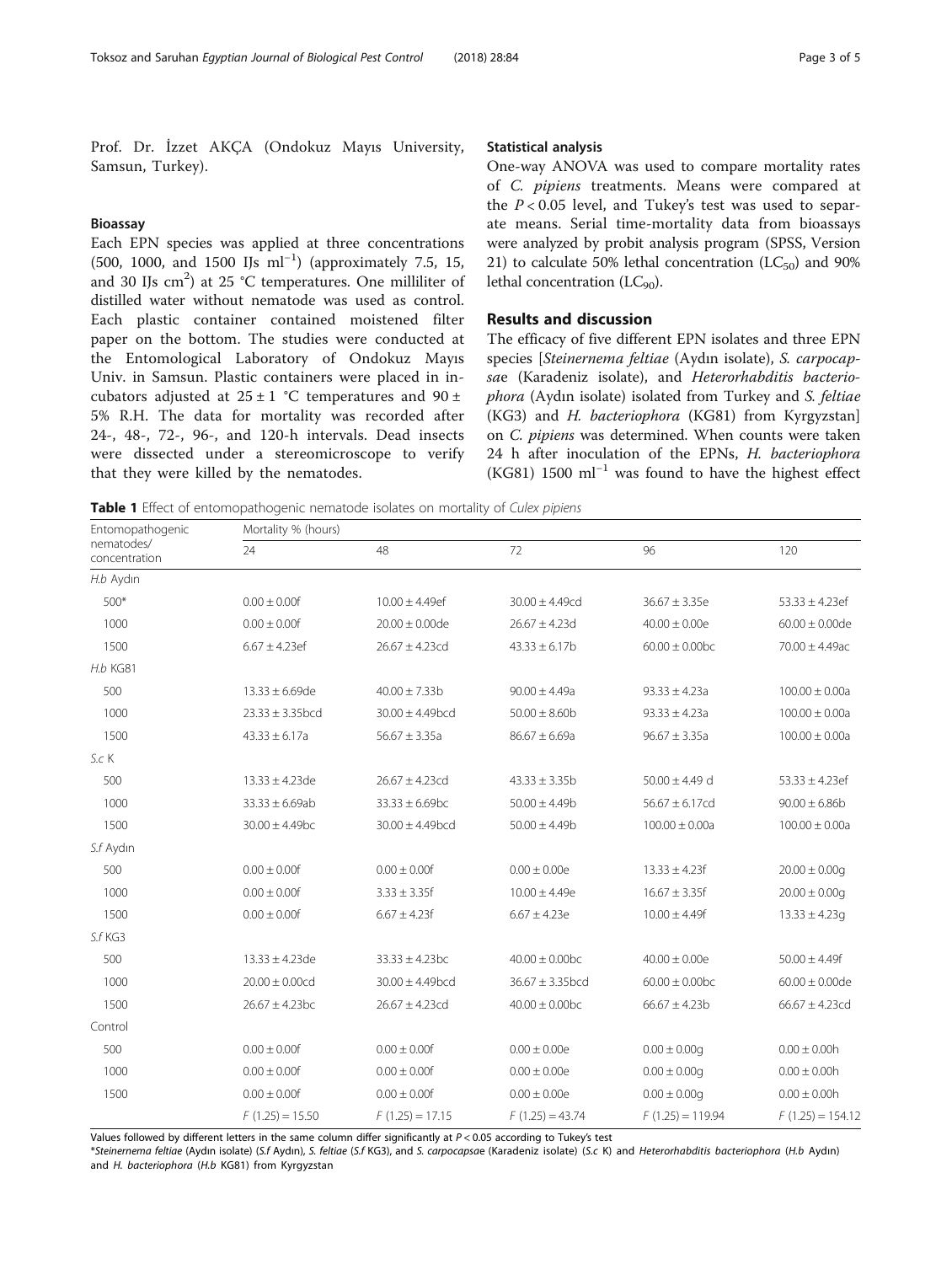(43.33%). The difference was statistically significant when compared to the control and other concentrations, while no deaths were observed in any concentration of the S. feltiae (Aydın isolate) and in the control group. Deaths in other isolates and concentrations were observed at different rates. After 48 h from inoculation, it was determined that the most effective concentrations and preparations were H. bacteriophora (KG81) 1500 ml<sup>-1</sup> (56.67%), followed by the same isolates 500 ml−<sup>1</sup> (40.00%), S. carpocapsae (Karadeniz isolate) 1000 ml<sup>-1</sup>, and S. feltiae (KG3) 500 ml<sup>-1</sup> (33.33%). After 72 h, a mortality rate of up to 90% was determined. H. bacteriophora (KG81) (500 ml<sup>-1</sup>) was found to be the most effective concentration and preparation. Very little efficacy was determined in all the concentrations of S. feltiae (Aydın isolate) isolate. The first 100% mortality rate was recorded 96 h post treatment at the concentration of 1500 ml<sup>-1</sup> for *S. carpocapsae* (Karadeniz isolate) isolate which was determined to be the most effective one, followed by 500, 1000, and 1500 ml<sup>-1</sup> concentrations of the H. bacteriophora (KG81), respectively. According to the results obtained by the end of the experiment (120 h), 100% mortality rate at the concentration of 1500 ml<sup>-1</sup> for *S. carpocapsae* (Karadeniz isolate) and for H. bacteriophora (KG81) at concentrations 500, 1000, and 1500 ml−<sup>1</sup> was found. This was followed by isolates and a concentration of 1500 ml<sup>-1</sup> for *H. bacter*iophora and S. feltiae, respectively. The lowest mortality rate was determined at 500 ml−<sup>1</sup> , 1000 ml−<sup>1</sup> and 1500 ml−<sup>1</sup> concentrations of S. feltiae (Aydın isolate) isolate. At least 50% mortality rate was detected in other concentrations and preparations (Table [1\)](#page-2-0). In addition, the mortality rates at the  $LC_{50}$  and  $LC_{90}$  values are shown in Table 2.

As a result, the effectiveness of H. bacteriophora (KG81), S. feltiae (KG3), S. feltiae (Aydın isolate), S. carpocapsae (Karadeniz isolate), and H. bacteriophora (Aydın isolate) species against C. pipiens larvae was determined, even if at different rates. Especially after 120 h, 100% mortality rates were recorded.

Chaudhary et al. ([2017](#page-4-0)) found that S. kraussie and H. bacteriophora were the most effective EPNs between 20 and 30 °C in a study on the mortality of A. aegypti in two different concentrations and three different temperature environments. At 100 IJs, concentration of S. kraussie and A. aegypti was found to have 100% mortality at 48 and 96 h. H. bacteriophora was found to have 100% mortality rate at 30 °C with 100 IJs concentration after 96 h. In the present study, the KG81 isolate caused 93.33–96.67% death after 96 h. Oğuzoğlu and Özer ([2007](#page-4-0)) recorded low mortality rate of S. feltiae (Karadeniz isolate) and one isolate belonging to H. bacteriophora, collected from Turkey, on A. aegypti which agrees with the obtained results on C. *pipiens*. In another study,

| <b>Table 2</b> LC <sub>50</sub> and LC <sub>90</sub> for <i>Culex pipiens</i> treated with |  |  |  |
|--------------------------------------------------------------------------------------------|--|--|--|
| entomopathogenic nematode isolates                                                         |  |  |  |

| Entomopathogenic nematodes           | Concentration | $LC_{50}$ | $LC_{90}$ |
|--------------------------------------|---------------|-----------|-----------|
| Heterorhabditis bacteriophora (KG81) | 500           | 3.22      | 4.35      |
|                                      | 1000          | 3.47      | 5.61      |
|                                      | 1500          | 2.20      | 4.52      |
| H. bacteriophora (Aydın isolate)     | 500           | 5.15      | 7.13      |
|                                      | 1000          | 5.15      | 7.46      |
|                                      | 1500          | 4.33      | 6.46      |
| Steinernema feltiae (KG3)            | 500           | 3.47      | 5.61      |
|                                      | 1000          | 4.44      | 7.20      |
|                                      | 1500          | 4.23      | 6.90      |
| S. feltiae (Aydın isolate)           | 500           | 5.78      | 6.68      |
|                                      | 1000          | 6.77      | 9.26      |
|                                      | 1500          | 8.47      | 12.28     |
| S. carpocapsae (Karadeniz isolate)   | 500           | 4.60      | 7.30      |
|                                      | 1000          | 4.27      | 7.97      |
|                                      | 1500          | 3.30      | 5.35      |

Peschiutta et al. [\(2014](#page-4-0)) analyzed the effectiveness of H. bacteriophora on A. aegypti and found a mortality rate of up to 84%. Obtained data of Kyrgyzstan and Aydın isolates of H. bacteriophora was effective on C. pipiens.

Cagnolo and Almirón [\(2010](#page-4-0)) tested six different concentrations of S. rarum (OLI strain) against the larvae of C. apicinus and recorded that the mortality rate increased as the dose increases. They recorded a 75% mortality rate at a  $400:1$  dose at  $25$  °C. Pandii et al.  $(2008)$  $(2008)$  $(2008)$ tested S. carpocapsae and H. indica (local Thai strain) against C. gelidus. S. carpocapsae showed more effectiveness than H. indica. In the present study, 100% mortality rate for S. carpocapsae (Karadeniz isolate) was recorded, especially after 96 and 120 h.

In a study evaluating the efficacy of H. bacteriophora, H. indica, S. carpocapsae, and S. feltiae on C. quinquefasciatus, H. bacteriophora and H. indica were successfully inhibited to C. quinquefasciatus, while S. carpocapsae and S. feltiae showed low mortality rate (Zohdy et al. [2013\)](#page-4-0). In the present study, S. feltiae showed low activity against C. pipiens, whereas H. bacteriophora had the highest effect.

## Conclusion

Culex pipiens is a well-known species among the mosquitoes found in Turkey. Entomopathogenic nematodes (EPNs) are among the alternative methods to chemical pesticides that give hopeful results in mosquito control. In recent years, studies regarding these have gained speed around the world as well as in Turkey. The EPNs have been shown to be a fairly good alternative method for controlling C. pipiens. Future field trials are needed to demonstrate their effectiveness under natural conditions.